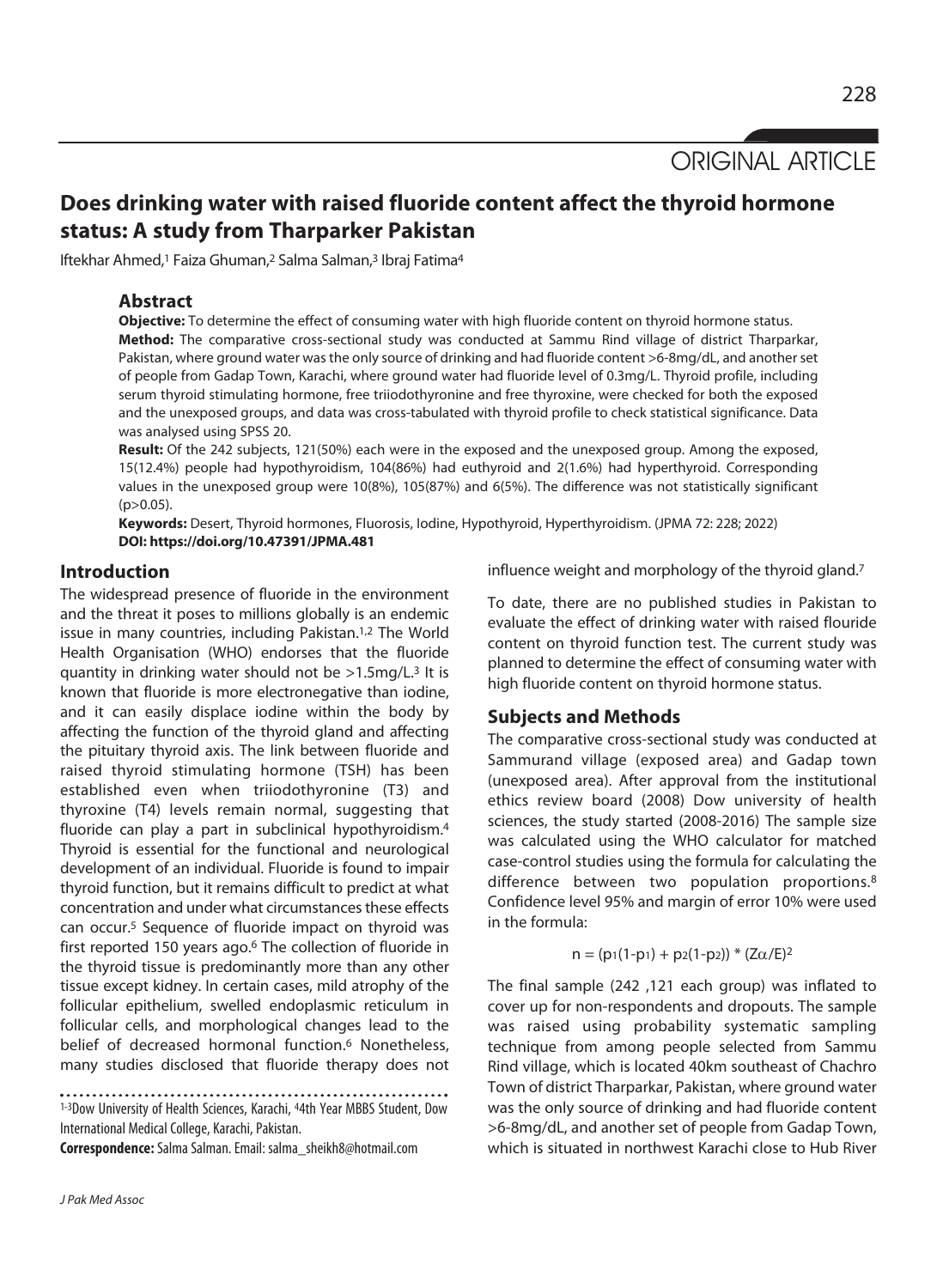that separates the two provinces of Sindh and Balochistan. The ground water in Gadap had fluoride level of 0.3mg/L. In all samples taken from wells in the area six months apart fluoride level was <1mg/litre which is the WHO recommended level.<sup>3</sup>

In case of the exposed group, every one in 15 villagers was selected. In case of denial of consent, the next villager was approached. Among the unexposed, as the total population was double than that of the exposed group, one out of every 30 residents was selected randomly.

Permanent residents of the villaged aged >12 years of either gender were included, while those who were immigrants were excluded. In Gadap, those aged >12 years were selected and the sample was matched for gender and age with the exposed group.

As there were limited facilities available in the remote area, the participants moved to a tertiary care hospital in Karachi for further tests and analysis after providing informed consent. Venous blood samples were acquired under aseptic condition. The sample was investigated for thyroid profile at the institutional laboratory. For flouride estimation in water, Flouride Ion Selective Electrode (FISE) method was used. T3, T4, TSH were analysed on semiautomatic immunoassay analyser (Immulite 2000 and Elecy 2010).

Serum TSH <0.4 was considered hyperthyroid and level >4 was taken as hypothyroid. Reference values for free T4 and free T3 were taken as 4.5-12.5ug/dL and 1.2- 2.8nmol/L respectively.

All participants were interviewed in the regional language and demographic variables, including age and gender, were recorded, Data was analysed using SPSS 20. Frequencies and percentages were calculated for qualitative variables. Chi-square test was used where necessary. P<0.05 was taken as statistically significant.

#### **Result**

Of the 242 subjects, 121(50%) each were in the exposed and the unexposed group. Among the exposed, 15(12.4%) people had hypothyroidism, 104(86%) had euthyroid and 2(1.6%) had hyperthyroid. Corresponding values in the **Table-2:** Thyroid status in the two groups.

| <b>Subjects</b> |     | <b>TSH Levels</b> | <b>Total</b> | P value |       |
|-----------------|-----|-------------------|--------------|---------|-------|
|                 | Low | <b>Normal</b>     | High         |         |       |
| Exposed         |     | 104               | 15           | 121     | 0.223 |
| Unexposed       | 6   | 105               | 10           | 121     |       |
|                 | 8   | 209               | 25           | 242     |       |

unexposed group were 10(8%), 105(87%) and 6(5%). The difference was not statistically significant (p>0.05).

The mean age in the exposed group was 33.82±14.10 years, while in the unexposed group it was 33.33±11.67 years. In the exposed group, there were 90(74.4%) males compared to 84(69.4%) in the unexposed group.

Serum TSH, free T3 and free T4 values were compared between the two groups (Table-1).

Among the exposed, 15(12.4%) subjects had hypothyroidism, 104(86%) had euthyroid and 2(1.6%) had hyperthyroid. Corresponding values in the unexposed group were 10(8%), 105(87%) and 6(5%). The difference was not statistically significant (p>0.05) (Table-2).

#### **Discussion**

The current study found no noticeable change in thyroid hormone between those exposed to higher fluoride content in water than those who were unexposed. Similar results were found in a study done on the general population in Canada.9 One study did not detect altered levels of thyroid hormone in 65 individuals living in India with dental fluorosis.10

Iodine transporter found in the thyroid gland acquire negatively-charged ions alongside iodide, while the fluoride ion is generally smaller and does not give the impression of being the iodide ion.<sup>11</sup> It has been proposed that a specific virulence of fluoride for thyroid gland does not exist for the reason that fluoride does not accumulate in the thyroid gland.12 In addition, several studies have raised the likelihood that the goitrous outcome cannot exclusively be due to fluoride. It can be attributed to certain additional substances in the water, like calcium or other elements that can enhance the effect of fluoride.13 The current study was conducted in an area

**Table-1:** Thyroid profile of the subjects.

|                        | Exposed        |                |       |                      | <b>Unexposed</b> |                |      |                      |
|------------------------|----------------|----------------|-------|----------------------|------------------|----------------|------|----------------------|
| <b>Thyroid Profile</b> | <b>Minimum</b> | <b>Maximum</b> | Mean  | <b>Std.deviation</b> | <b>Minimum</b>   | <b>Maximum</b> | Mean | <b>Std.deviation</b> |
| Serum TSH              | 0.02           | 10.1           | 2.59  | 69.،                 | 0.01             | 6.5            | 1.94 | .29                  |
| Serum T4               | 1.21           | 18.46          | 10.43 | 2.34                 | 3.04             | 18.21          | 8.28 | 2.16                 |
| Serum T3               | l.34           | 4.37           | 2.59  | 0.56                 | 1.25             | 4.24           | 2.04 | 0.49                 |

TSH: Thyroid stimulating hormone, T3: Triiodothyronine, T4: Thyroxine.